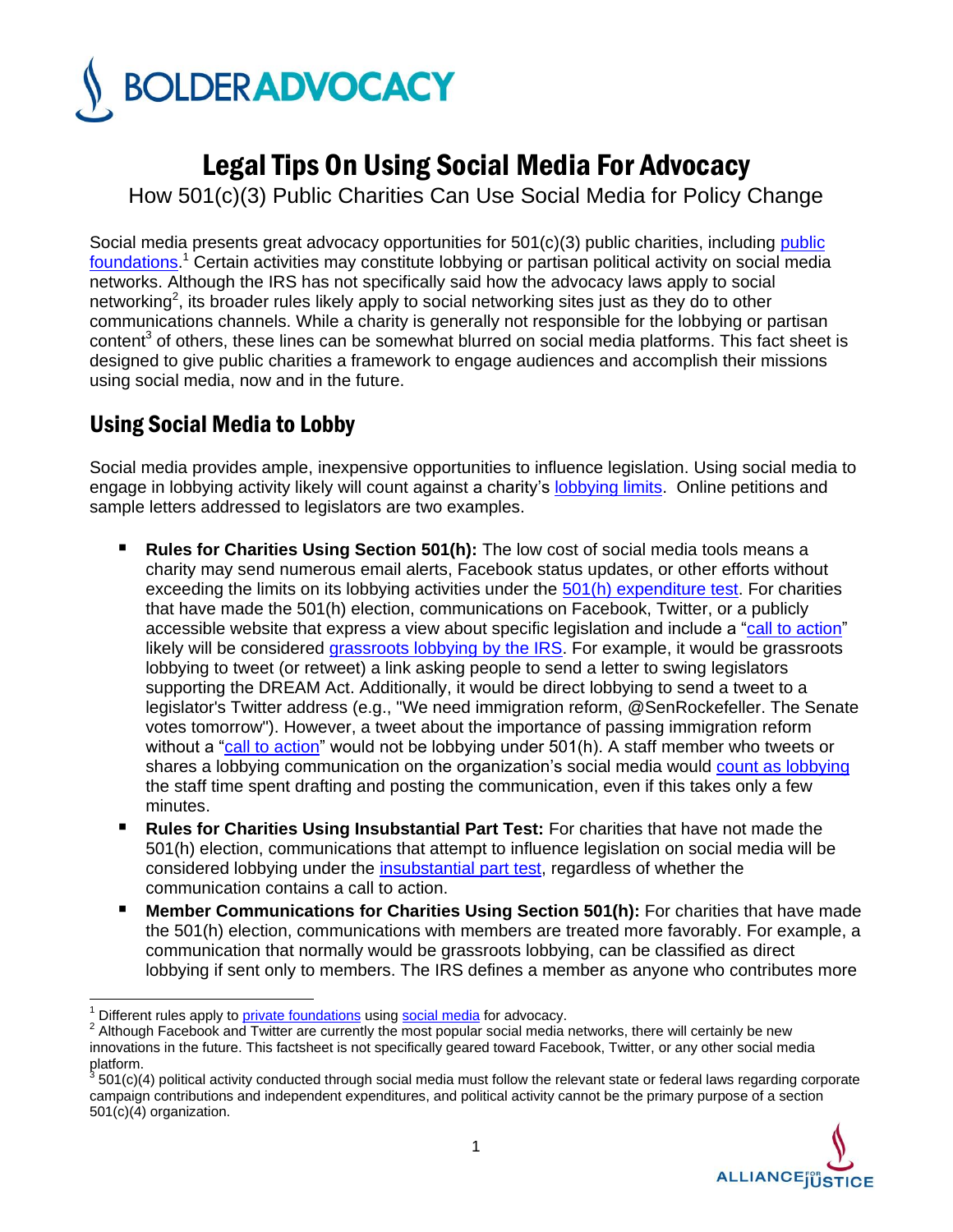

than a nominal amount of time or money to the charity. Twitter followers, email blast recipients, and users who have liked a charity's Facebook page are not likely to be 'members' by the IRS [definition,](http://bolderadvocacy.org/wp-content/uploads/2012/10/Influencing_Public_Policy_in_the_Digital_Age_paywall.pdf) unless they also have contributed more than a nominal amount of time or money.

#### Charity Cannot Use Social Media For Partisan Political Activities

A charity can discuss officeholders and candidates in tweets and status updates only to the extent they could legally do so through other communications channels. Public charities may use social media to [discuss public officials,](http://bolderadvocacy.org/wp-content/uploads/2012/05/Praising_And_Criticizing_Incumbents.pdf) as long as those messages do not suggest support for, or opposition to, those public officials as candidates for office. For example, a public charity could use Twitter and Facebook to rally its supporters to contact specific legislators with views about specific legislation, but only if such activity is truly lobbying in nature and is [not a veiled attempt to intervene in the election.](http://bolderadvocacy.org/wp-content/uploads/2012/05/Praising_And_Criticizing_Incumbents.pdf) 

### Charity Responsible For Content It Maintains

Although there may be exceptions, a good rule of thumb is that a public charity will be responsible for content over which it maintains editorial control and not likely responsible where it does not. Charities should consider the following general rules about content it maintains or distributes:

- **Liking, Retweeting and Amplifying the Content of Others.** A charity may be responsible for any content it "likes" or "retweets" or whenever it in some way shares or amplifies the content of others – in the same way it would be responsible if it distributed a flyer about a  $501(c)(4)$ 's endorsed candidates. A charity needs to think about why it is retweeting or using a Twitter widget, since these tools cannot be used to do indirectly what a charity cannot do directly. If a charity communicates via its own pages on social media platforms (e.g., Facebook, Twitter, Pinterest), which carry its name and goodwill, the charity is responsible for content appearing on these pages. This may even include when a charity starts a discussion on Twitter. If a charity retweets a [call to action](http://bolderadvocacy.org/wp-content/uploads/2012/05/What_is_lobbying.pdf) posted by another organization or re-posts a photo from a political candidate"s Facebook page, the activity could be attributable to the charity (and, in the case of lobbying, it would count – albeit probably not very much – against the charity"s lobbying limit, as discussed above).
- **Staff Posts May at Times Be Attributed to the Organization.** To the extent an organization is paying staff members to post work-related information on social networks, the activity likely will be attributed to the organization and must comply with the organization's tax-exempt status. As such, if employees post information on any social media profile (even if not in the name of the organization) only because they are employees, the post may be viewed by the IRS as part of their work and should comply with the organization"s tax status.
- **Creating a Public Forum.** If the charity is providing a forum for public discourse without asserting any editorial control, communications made by [outside commenters are less likely to](http://bolderadvocacy.org/wp-content/uploads/2012/10/Influencing_Public_Policy_in_the_Digital_Age_paywall.pdf)  [be attributed to the charity.](http://bolderadvocacy.org/wp-content/uploads/2012/10/Influencing_Public_Policy_in_the_Digital_Age_paywall.pdf) While the IRS has never specifically addressed this issue, two likely important factors are whether the charity asserts editorial control over content (e.g., by moderating the forum) or whether a charity is simply providing a public forum for political discourse. A social media tool that allows for longer and more substantive comments might be more likely seen by the IRS to be a forum for public discourse than would a venue where comments are brief.

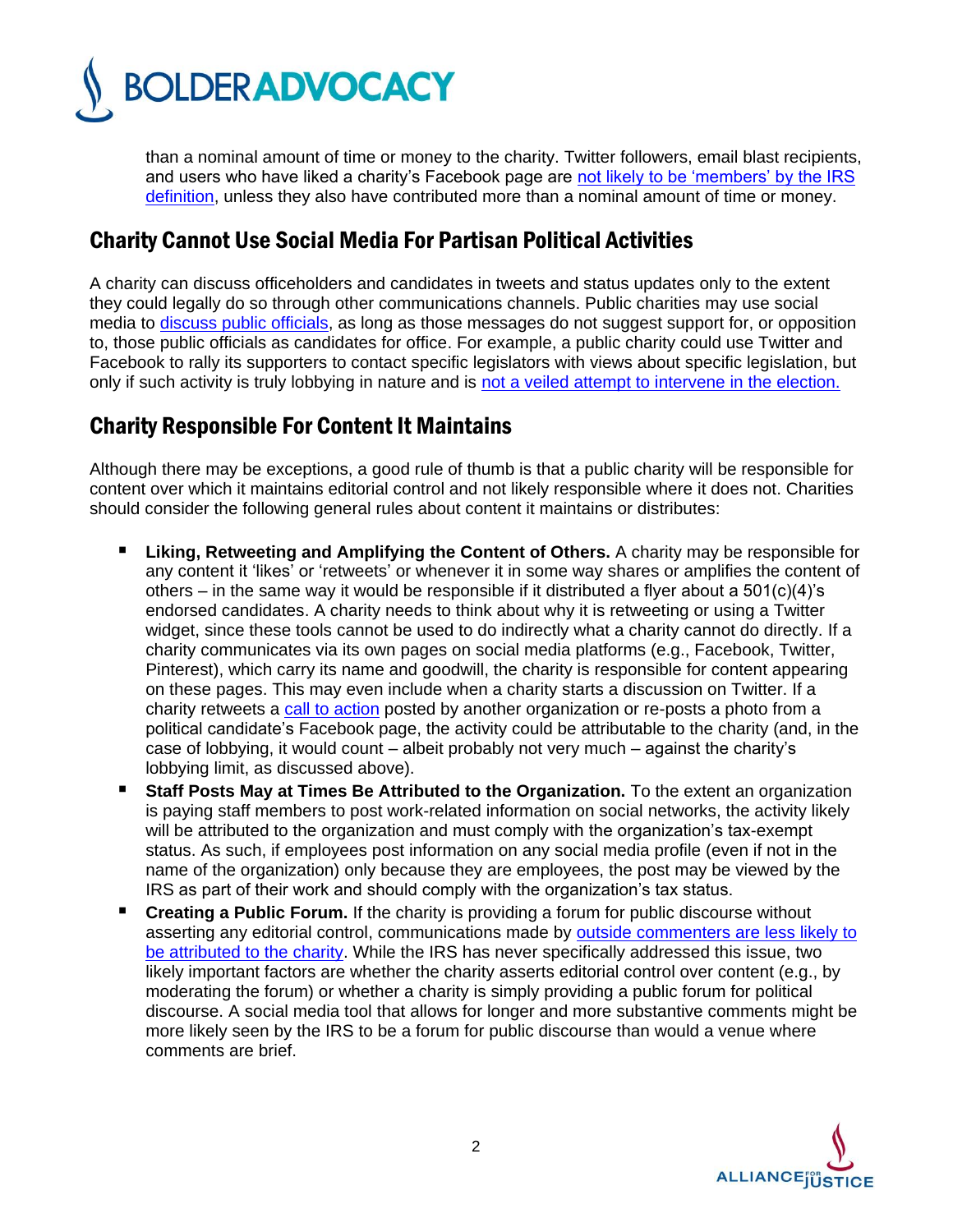

- **Use Caution When Responding to Comments.** As described below, a public charity should be cautious in the way it handles user comments on Facebook, blogs, and other platforms for discussion that carry the charity"s name.
- **Using Disclaimers May Be Helpful.** To reduce the likelihood of having comments attributed to the organization, a charity should include a prominent disclaimer on its social media profiles stating that the views expressed are those of the people making the comments and not necessarily those of the charity, that the charity does not endorse any candidates, and that the commentaries are presented as a public service in the interest of informing the public.

Example: It is Alliance for Justice's policy not to delete comments posted by the Facebook community, though we may make exceptions when those comments involve copyright infringement, personal attacks, obscenity and/or ethnic slurs. Posts from community members do not necessarily represent the views of AFJ. Comments are included as a public service in the interest of informing the public.

- **Safest Approach is to Delete or Distance Organization from Comments.** If a member of the general public posts a partisan message on a charity"s Facebook wall or in response to the charity"s status update, the safest approach is either to delete that message or to post a follow-up from a staff member stating that statements expressed by others on the wall do not necessarily reflect the charity"s views and that the charity does not support or oppose candidates. There may be circumstances where it would be appropriate (in consultation with an attorney) for the charity not to respond to partisan comments made on its social media platforms.
- **Take a Consistent Approach.** A charity should take a consistent approach by either deleting all partisan comments entirely, responding to them with a follow-up statement posted by an organizational representative, or (as noted above) ignore them and rely on the disclaimer posted on the social media platform. A charity may delete any comments that contain statements that conflict with the organization"s disclaimers (as described above), but if it deletes only some comments based on their political content and not all comments with political content, the charity may open itself to an accusation that it is promoting one political message over another.

#### Charity Not Responsible For How Others Use Its Content

While the IRS has previously indicated that a charity is responsible for content it creates on its own website (and, likely, by extension, its Facebook page, Twitter feed, blog, or any other place where the charity maintains editorial control), a charity is likely not responsible for how others use that content, unless the charity suggests, promotes, or in some way sanctions the lobbying or partisan use of its content by others.

When a charity creates nonpartisan content (e.g., a blog post, a tweet, or even a hashtag) and that content is used by a member of the general public for a lobbying or partisan purpose, we think the IRS is unlikely to hold the charity responsible for that lobbying or partisan use. For example, at a conference hosted by 501(c)(3) charity [Nonprofit VOTE](http://www.nonprofitvote.org/) where attendees are encouraged to use the hashtag #npvote2012 to promote and discuss the conference on Twitter, if a member of the public uses the #npvote2012 hashtag to engage in either a lobbying communication or a partisan communication, Nonprofit VOTE would likely not be responsible so long as they did nothing to encourage the lobbying or partisan commentary.